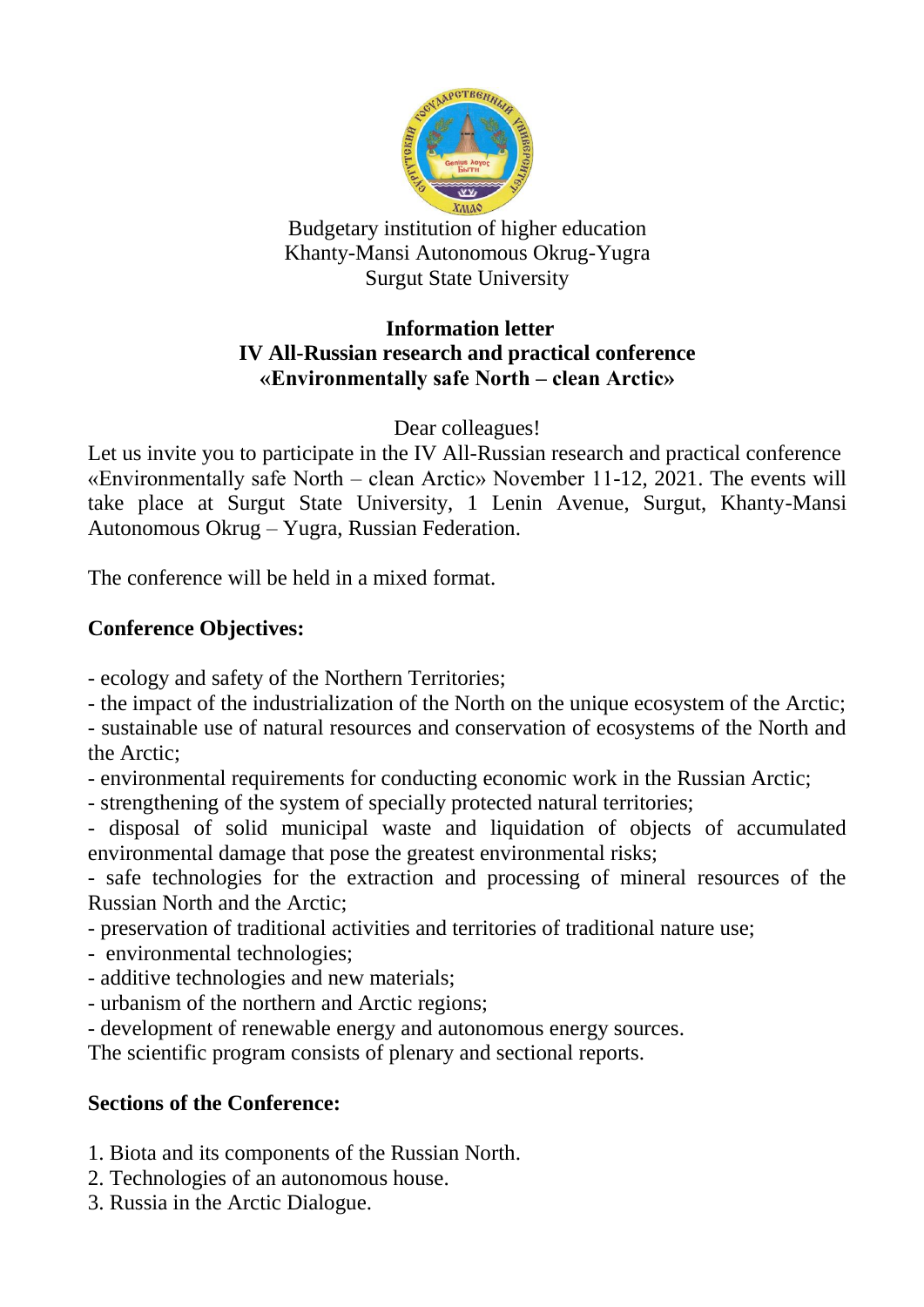#### **Round tables will be held within the framework of the conference:**

1. Human settlement and adaptation in the North and the Arctic.

2.Traditional economic activity of indigenous small-numbered peoples of the Russian Federation in the conditions of environmental risks.

3. Regional regulation of natural substances in the waters and bottom sediments of surface water bodies of fisheries significance in accordance with the requirements of modern environmental legislation.

The length of the report at the plenary session should not exceed 30 minutes, at the section - 10 minutes. Each participant of the conference can present no more than one report (including ones in co-authorship). The participants of the conference who have presented the report will be given the Certificates of participation.

The conference provides for the work of the student session " UN Meeting. Ecology". Participation in the conference is free of charge. Travel expenses are paid by the sending party. The publication of articles in the collection based on the results of the conference is provided for participants who make a report.

The publication of an article in the collection based on the results of the conference is free for all categories of authors, no fee is paid. The texts of the conference materials are posted on the SurSU website [http://www.surgu.ru](http://www.surgu.ru/) and in the database of the scientific electronic library eLIBRARY.RU. Information about the published materials is included in the RSCI.

To publish articles in the collection of papers, it is necessary to attach the article file, a screenshot of the author's originality check of the article (run it on one of the plagiarism search engines.) and an expert control act to the registration form. Articles with at least 75% of the author's originality are accepted for publication. The rules for the creation of articles are presented in the appendix 1.

The Organizing Committee of the conference reserves the right to reject materials that do not meet the requirements.

**To participate in the conference**, you must fill out an electronic application at the link:<https://clck.ru/VWLB4>**until October the 30th, 2021.**

## **Contact persons:**

Kuznetsova Yulia Vadimovna, tel.: (3462)76-30-78, ext. 2517, e-mail: [kuznecova\\_yv@surgu.ru.](mailto:kuznecova_yv@surgu.ru)

Kravchenko Inessa Vyacheslavovna, e-mail: [kravinessa@mail.ru.](mailto:kravinessa@mail.ru)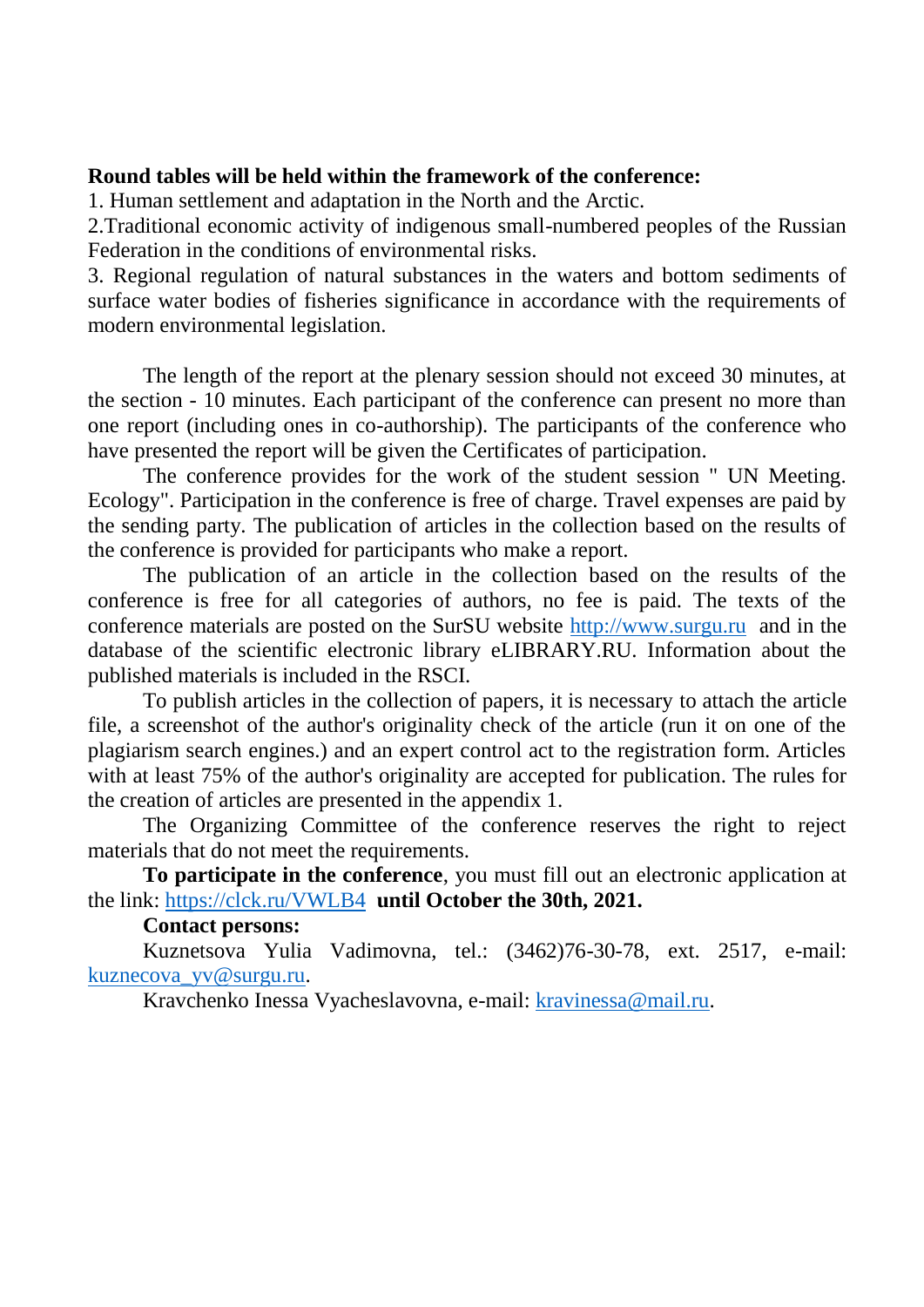## **Requirements for the creation of articles**

The articles submitted for publication are to be mandatory reviewed and checked for plagiarism. All articles should be provided with an expert assessment on the possibility of open publication (for external authors, expert assessment is given by the organization at the place of work). The assessment form should contain the phrase: "open access is permitted" [\(http://www.surgu.ru/sotrudniku/dokumenty-sistemy](http://www.surgu.ru/sotrudniku/dokumenty-sistemy-menedzhmenta-kachestva)[menedzhmenta-kachestva](http://www.surgu.ru/sotrudniku/dokumenty-sistemy-menedzhmenta-kachestva) (DP-4.5-15 "Export Control").

The articles published earlier or sent to other journals are inadmissible. Articles that do not meet the requirements are not reviewed or returned.

The authors are responsible for the originality, objectivity and validity of the published materials.

The length of the article is up to 10,000 printed characters, including abstract, key words, references and illustrations.

The text of the article is typed in the Word text editor, A4 format, TimesNewRoman font, size 12 for the text and 11 for figures and tables and their names, interval 1, paragraph indentation 1.25 cm, all fields 2 cm, text alignment to the page width. Automatic hyphenation and paragraph spaces are prohibited. The pages are not numbered. All abbreviations must be deciphered.

The use of figures, diagrams, schemes, etc. must be justified, they must be clear, and they should not flow around the text. The names and numbers are placed under them in one space. Drawings and diagrams made in Word should be grouped within a single object; otherwise the elements can be shifted when the page margins are changed.

Tables are preferable to be presented without filling. There should not be tables in the form of a picture. The numbers and names of the tables are placed above them.

All tables, diagrams and illustrations should be referenced in the text with their number.

## **The structure of the article**

- 1. UDC identifier (on the left edge) (normal font)
- 2. The author's surname (in full), first name, patronymic (initials) in Russian separated by a space (in bold italics, centered).
- 3. The title of the article in Russian (in capital letters, in bold, in the center).
- 4. The author's place of work and the city in Russian, email (in italics, font size 11, alignment center).
- 5. Abstract of the article in Russian (up to 5 lines) (regular font).
- 6. Keywords (2-6 words) in Russian (italics)
- 7. The text of the article.
- 8. References.